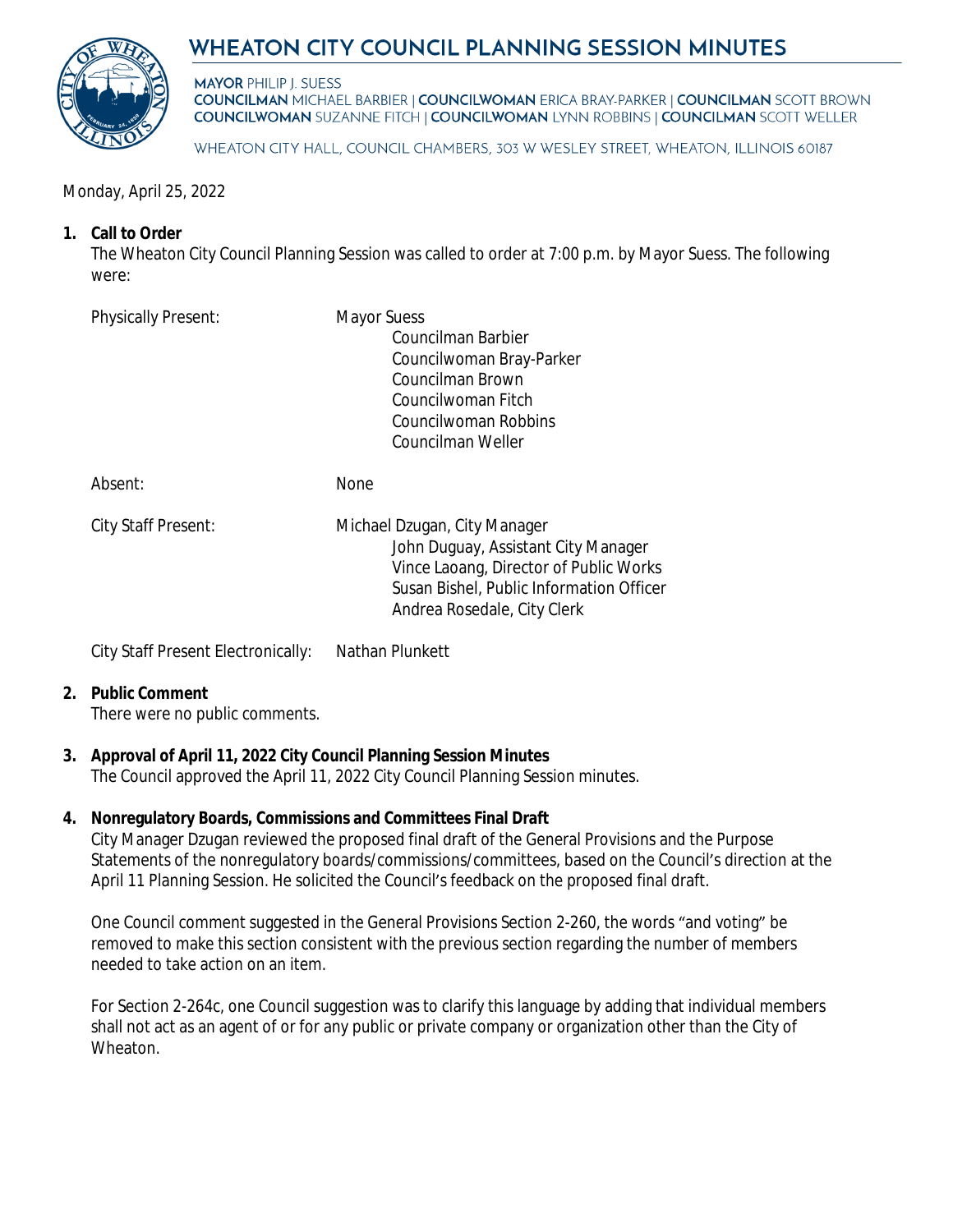The Council discussed the Environmental Improvement Commission section's first purpose statement, and it was suggested that the statement "both in the short and long term" could be removed.

In regard to Section 2-257, the Council discussed the requirement for members to be residents of the city, and Council members reached a consensus that since only one current member of any board/commission is not a resident, and because the current process could allow the Council to give preference for residents if the City receives many applications for the same position, the residency requirement is not necessary.

In response to a Council question, Mayor Suess reviewed the process by which the City receives applications for boards and commissions, which is that applications are submitted to the City Clerk, then the City Clerk sends the applications to Mayor, and the Mayor recommends to the City Council individuals to be considered for appointment. City Manager Dzugan suggested that the Council formalize this appointment process.

To answer a Council question about the range in number of members on boards and commissions, City Manager Dzugan stated a range is given to provide each board/commission with flexibility according to their needs.

City Manager Dzugan reviewed a draft reporting template for the boards and commissions to use. In response to Council questions, City Manager Dzugan stated the intent is for groups to develop one action item per purpose statement, but it is possible for an event or action item to correspond with more than one purpose statement.

The Council discussed the possibility of tying each action item to a Strategic Goal in the City's Strategic Plan. Because some action items might not directly correspond to strategic goals, City staff suggested it might be challenging to require this for all action items.

City Manager Dzugan reviewed the next steps, which would be to share an updated final draft with the nonregulatory boards/commissions/committees, receive comments from the regulatory boards/commissions/committees, develop an ordinance amending the City Code, finalize templates, and develop and formalize the board/commission/committee appointment process.

#### **5. Ordinance to Allow Electronic Meeting Attendance**

City Manager Dzugan stated throughout the pandemic, the City has been able to allow for electronic meeting attendance under the governor's disaster proclamation executive order, but the City expects this to expire. To continue allowing electronic participation for members of the public body, the City must adopt an ordinance amending the City Code.

City Clerk Rosedale researched many other applicable municipal ordinances, and this information was presented for the Council's review. Staff sought the Council's direction on the procedures for allowing participation (permissive inclusion vs inclusion as a right), length of notice required for electronic attendance, whether to permit electronic attendance at closed session meetings, application to other boards/commissions, and limitations on the number of members attending remotely.

The consensus of the Council was for the ordinance to establish inclusion as a right unless a supermajority votes to exclude. City Manager Dzugan confirmed that a quorum must be physically present at a meeting, and the reason for participating electronically must align with the reasons stated in the Open Meetings Act,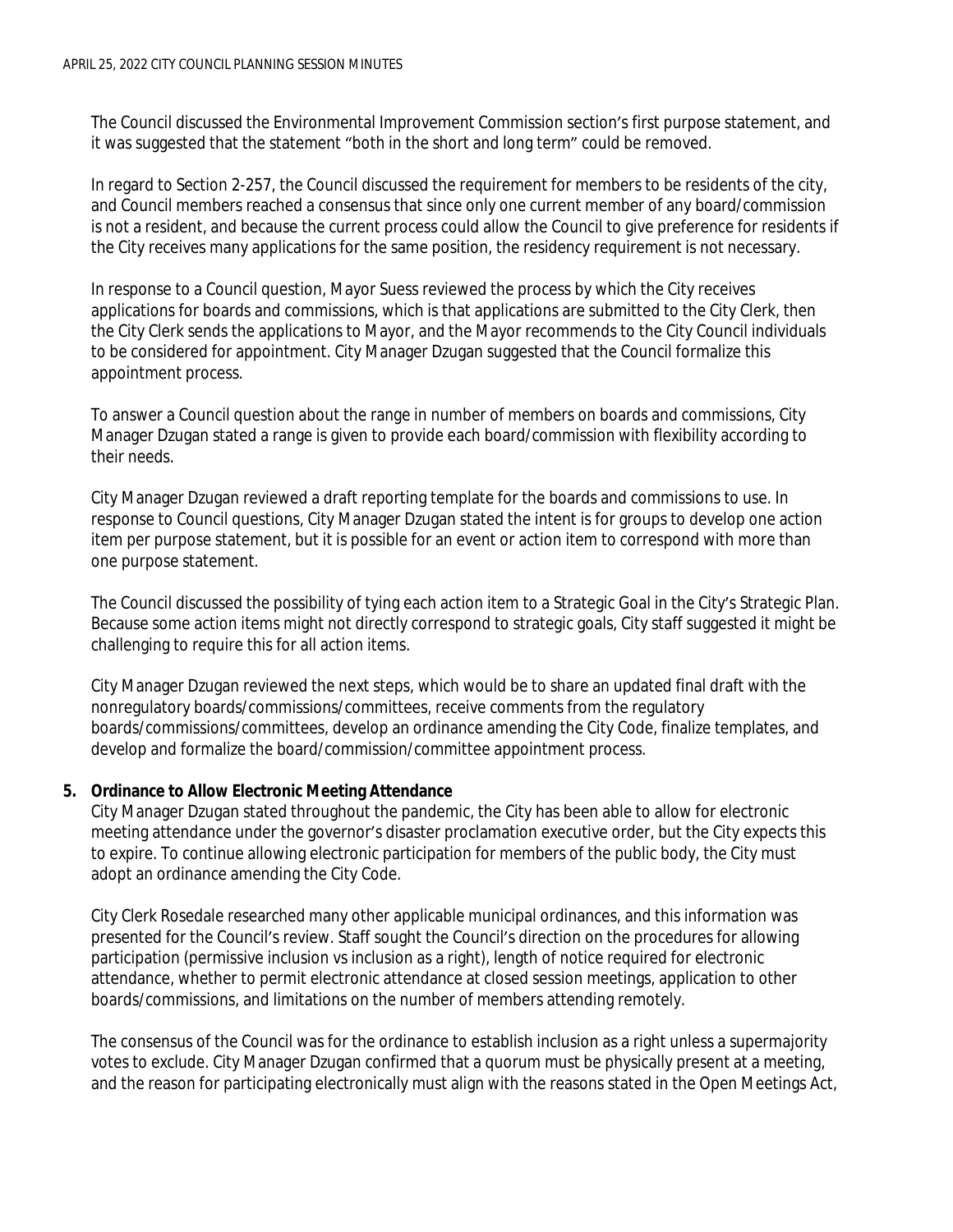which are that either: 1) the official is ill or disabled, 2) the official is unable to physically attend because of employment or official business of the public body, or 3) the official has a family or other emergency.

For the length of notice required for electronic attendance, the Council expressed interest in leaving the language general, that prior notice must be given.

The majority of the Council expressed support for not allowing participants to attend closed session meetings electronically, because the potential exists for sensitive information to not be secure if participants are attending a closed session meeting electronically.

The Council expressed support for allowing boards and commissions to also permit electronic participation using the same procedures and criteria.

In discussing the logistics of electronic meetings, the Council expressed support for requiring the person who is running the meeting to be physically present. If the person who typically runs a meeting is attending electronically, then a member who is physically present would be voted upon and appointed to run the meeting in their place.

The Council expressed support for not limiting the number of individuals who can participate electronically, since a quorum must be physically present.

The Council directed staff to draft an ordinance for their formal consideration.

#### **6. Sidewalk Snow Removal Requirement – Pedestrian Routes**

Assistant City Manager Duguay stated at the Council's request, staff reviewed establishing an ordinance requiring residential and/or commercial property owners to remove snow from adjacent public sidewalks near school crossings and near commercial areas where windrows may develop following snow plow operations.

Staff identified 21 school crossing locations, including 75 ADA landings, of which 65% would be the responsibility of residents to clear.

To identify where windrows would develop, staff reviewed many factors to determine which streets would be considered a safety concern due to windrows. Based on information gathered from the City's Public Works, Engineering, Code Enforcement and Police departments, staff identified several challenges in developing an ordinance. These challenges include perceptions of unfairness if the City requires some property owners to clear sidewalks but not others; difficulty in communicating which property owners must clear sidewalks; enforcement timing; and identifying how often sidewalks must be cleared, as snow plowing may require multiple clearings by a property owner from the same snowfall.

Assistant City Manager Duguay presented three options for sidewalk clearing: 1) requiring all property owners to clear sidewalks adjacent to their property, 2) focusing on sidewalks adjacent to all arterial roads, which would affect approximately 870 residential property owners and 290 commercial property owners, and 3) keeping the existing ordinance and implementing a robust public information campaign to encourage clearing sidewalks.

In response to a Council question, Assistant City Manager Duguay stated that currently, the City only requires property owners with property zoned C-2, which is the Central Business District, to clear sidewalks